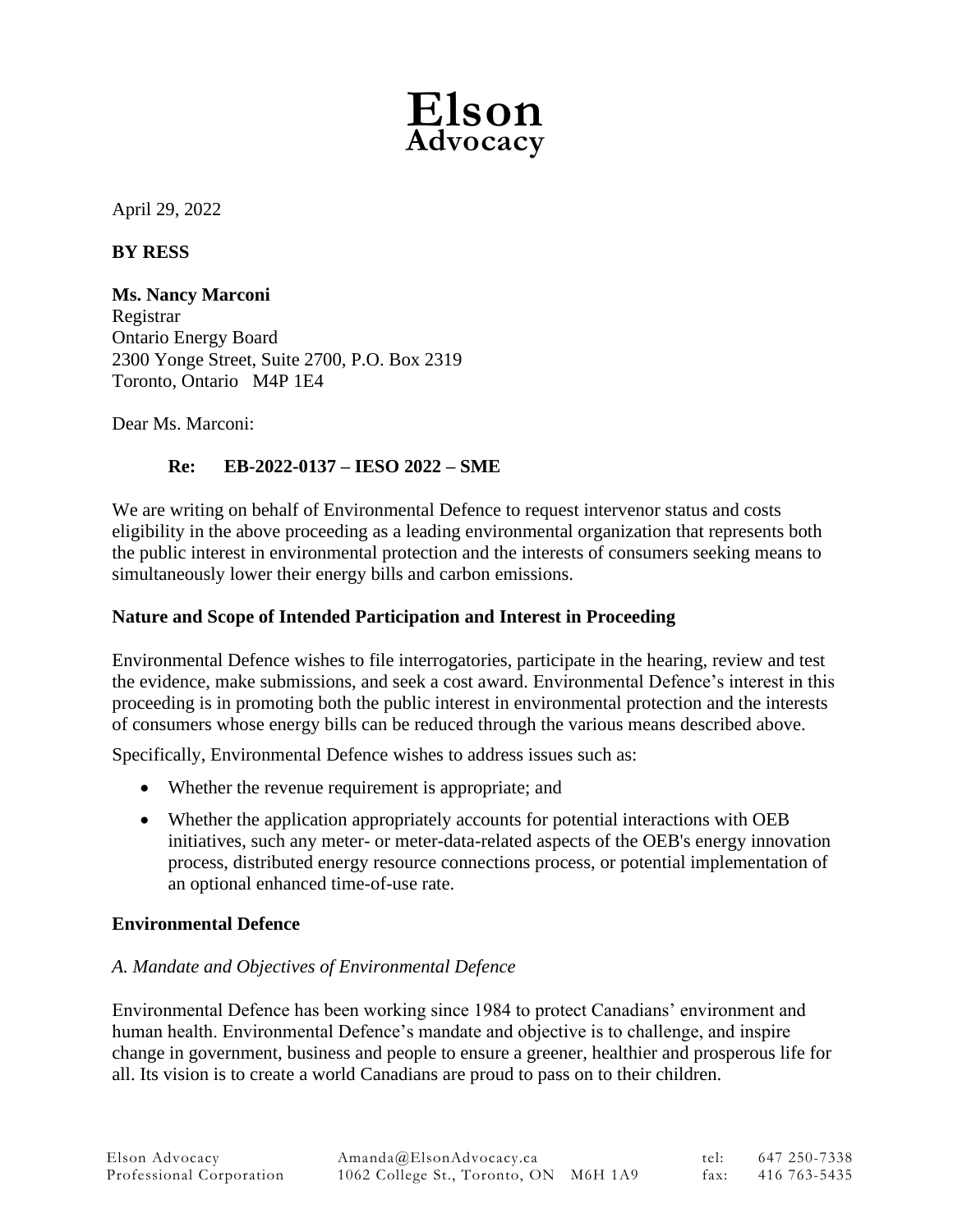### *B. Membership and Constituency*

Environmental Defence is supported by many thousands of donors across the province and country. It sees its constituency as Canadians who are concerned about the environment and the legacy that we will pass on to our children.

## *C. Types of Programs and Activities that Environmental Defence Carries Out*

Environmental Defence has been highly successful in its public interest advocacy on energy issues. Environmental Defence's environmental work, on issues ranging from toxic chemicals to clean beaches, has led to concrete improvements in the lives of Canadians. For example, the dangerous chemical Bisphenol A ("BPA") is now banned in baby bottles in Canada due to concerns first raised by Environmental Defence in 2007. For many years, Environmental Defence has participated in the federal government's Chemicals Management Plan.

Environmental Defence is also the coordinator of Blue Flag Canada, which certifies beaches so that Ontario families can enjoy this public resource. It also co-founded Blue Green Canada with the United Steelworkers, which promotes green energy initiatives that have positive employment and economic impacts.

Environmental Defence also publishes reports and guides in the area of energy conservation, efficiency, and policy. For example, it has created an interactive online tool to help energy consumers reduce their bills through energy efficiency initiatives. Some further publications include:

- *Yours To Recover: A Progress Report on Ontario's Climate Change Actions*
- *Building an Ontario Green Jobs Strategy*
- *Ontario's Electricity System, a Backgrounder*
- *Canada's Methane Gas Problem: Why strong regulations can reduce pollution, protect health, and save money*
- *Powering up efficiency to get the conservation framework right*
- *The \$2 Billion Question - How Can Ontario Reinvest Cap-and-Trade Proceeds to Meet its Climate Challenge and Grow the Economy?*
- *What to Look for in the Canadian Energy Strategy*
- *Backgrounder - Coal and Renewable Energy in Ontario*
- *Building Ontario's Green Economy: A Road Map*
- *Ontario Feed-In Tariff: 2011 Review*
- *The Global Clean Energy Jobs Race: Ontario's Opportunity*
- *Blowing Smoke: Correcting Anti-Wind Myths in Ontario*
- *Faces of Transformation: Jobs, economic renewal and cleaner air from Year One of Ontario's Green Energy Act*
- *Falling Behind: Canada's Lost Clean Energy Jobs*
- *Greening Canada's Building: Report Card*

These and other reports can be found at http://environmentaldefence.ca/reports/.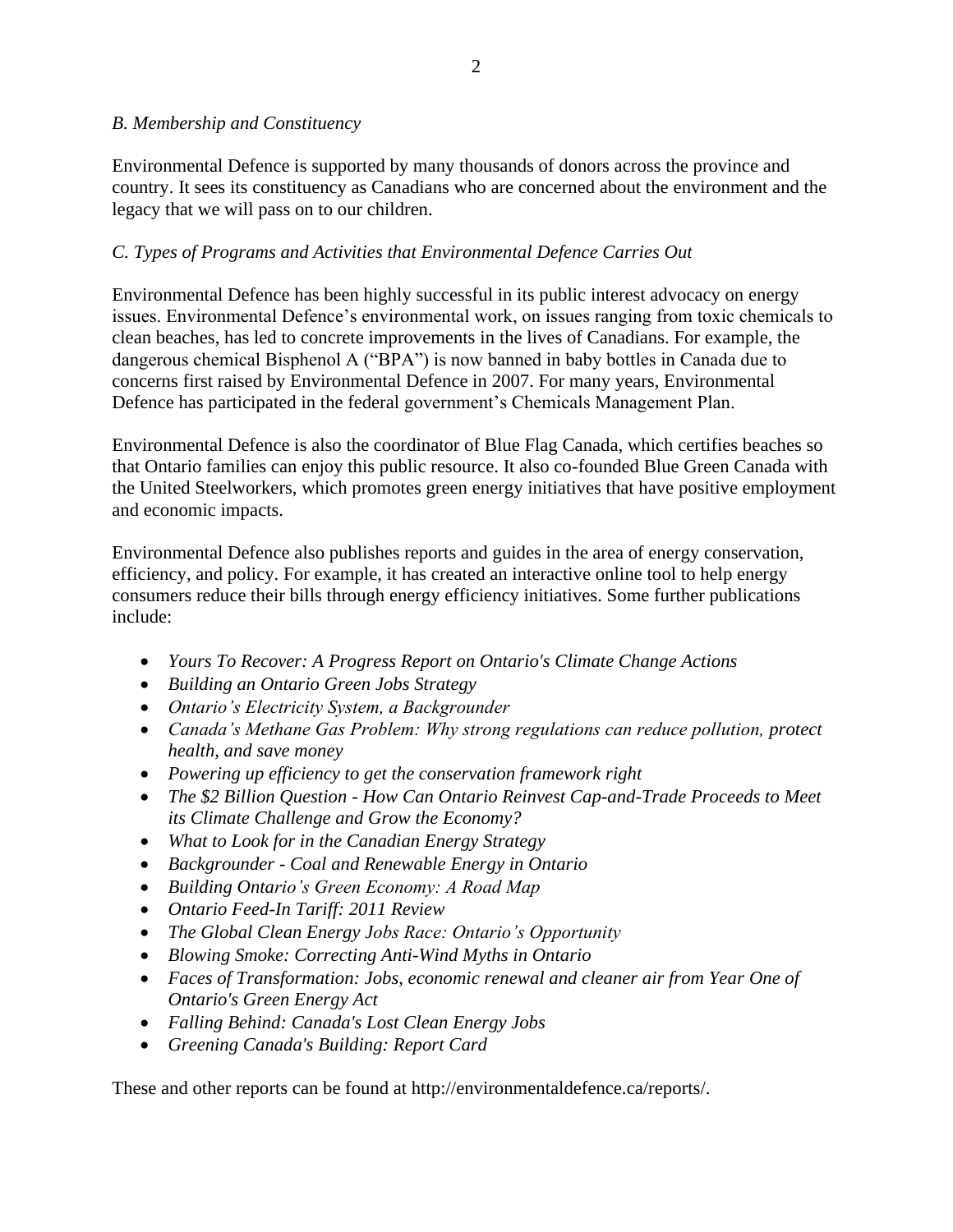#### **Requests for Evidence and Addresses of Representative**

Environmental Defence requests that electronic copies of the pre-filed materials and all other documents in the proceeding be delivered to the following consultant and counsel:

Electronic copies to:

#### **Jack Gibbons**

Ontario Clean Air Alliance 160 John Street, Suite 300 Toronto, Ontario M5V 2E5 Tel: (416) 260-2080 ext. 2 E-mail: jack@cleanairalliance.org

Electronic copies to:

#### **Elson Advocacy**

# **Kent Elson**

**Amanda Montgomery** 1062 College Street, Lower Suite Toronto, Ontario M6H 1A9 Tel: (416) 906-7305 Fax: (416) 763-5435 E-mail: kent@elsonadvocacy.ca/amanda@elsonadvocacy.ca

We also request that the above individuals be listed on the intervenors' list under Environmental Defence.

#### **Address of Environmental Defence**

Environmental Defence's full name and address is:

#### **Environmental Defence Canada Inc.**

116 Spadina Avenue, Suite 300 Toronto, Ontario M5V 2K6 Tel: (416) 323-9521 Fax: (416) 323-9301

However, please send correspondence and any other materials to both Jack Gibbons and to counsel as the authorized representatives.

#### **Service on other Parties**

Environmental Defence requests the Board's directions as to whether this letter should be served on any other parties.